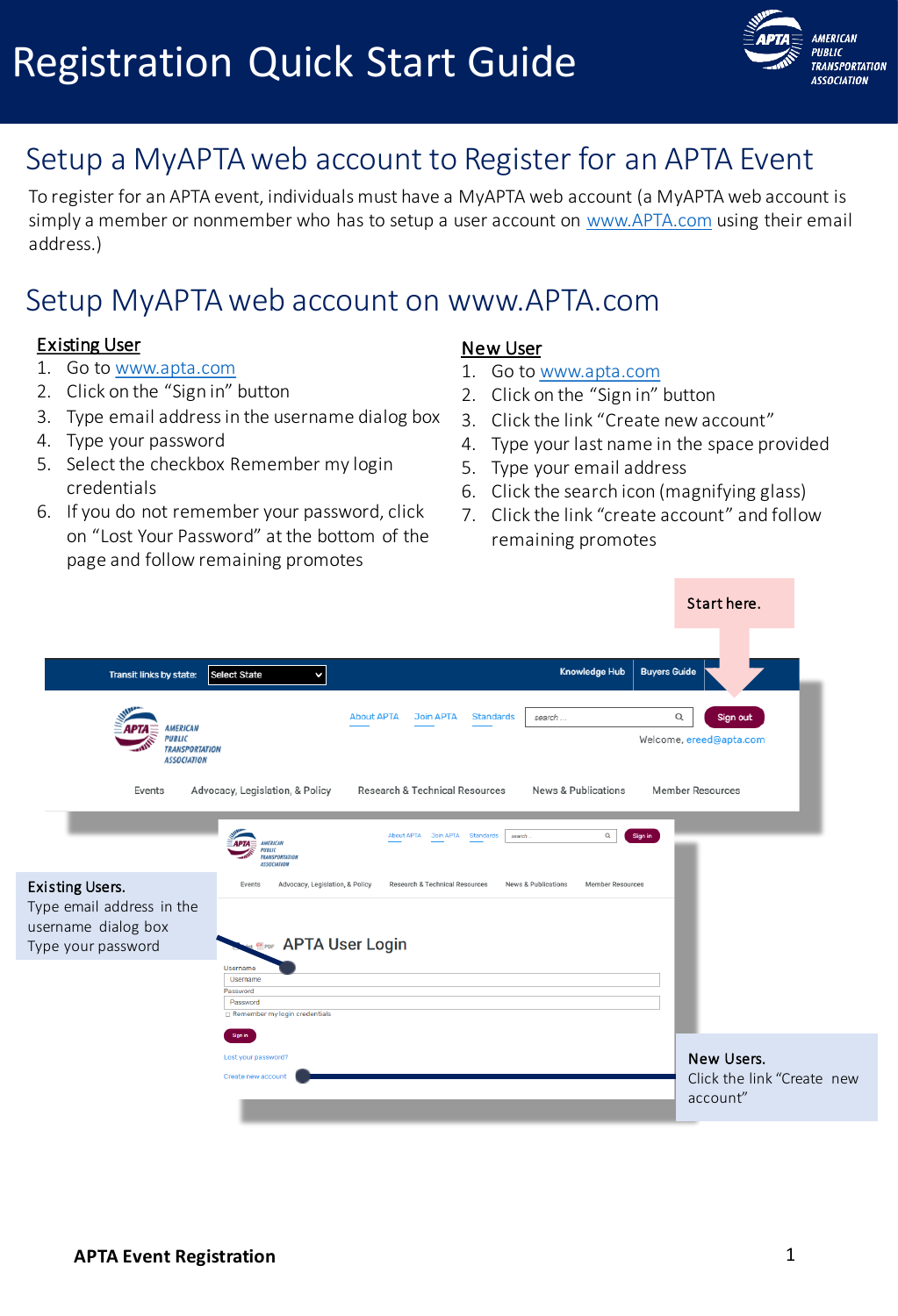

### Register Individual Online for an APTA Event

- 1. Sign in at [https://www.apta.com](https://www.apta.com/) using your username and password.
- 2. Click on the "Events" in the main navigation menu located at the top of the page
- 3. Scroll down to "events open for registration"
- 4. Select the meeting of your choice.
- 5. Select the "register now" button or click on the "registration" picture box.

| Registration Information                                                                                                                                                                                                                                                                                                                                        |                                                                  | TIP: Review Registration Types                                                                                                                            |
|-----------------------------------------------------------------------------------------------------------------------------------------------------------------------------------------------------------------------------------------------------------------------------------------------------------------------------------------------------------------|------------------------------------------------------------------|-----------------------------------------------------------------------------------------------------------------------------------------------------------|
| All conference attendees must register in order to attend the virtual conference.<br>Registration Type                                                                                                                                                                                                                                                          | Registration Fee                                                 | and Fees.<br>Review registration fees prior<br>to starting the online<br>registration process.                                                            |
| APTA Member                                                                                                                                                                                                                                                                                                                                                     | \$395                                                            |                                                                                                                                                           |
| <b>UITP</b> Member                                                                                                                                                                                                                                                                                                                                              | \$395                                                            |                                                                                                                                                           |
| Federal Government                                                                                                                                                                                                                                                                                                                                              | \$195                                                            | TIP: Pay by Credit Card.                                                                                                                                  |
| Non-member                                                                                                                                                                                                                                                                                                                                                      | \$790                                                            |                                                                                                                                                           |
|                                                                                                                                                                                                                                                                                                                                                                 |                                                                  |                                                                                                                                                           |
|                                                                                                                                                                                                                                                                                                                                                                 | of the media, please download and use the PDF registration form. | Select "Register Now" button<br>to start the online registration<br>process using a credit card for<br>payment. Be sure to have you<br>credit card handy. |
| APTA requires poyment to be submitted at the time of registration. Registrations will not be considered valid until poyment is received by APTA.<br>Registrations may be paid by check, credit card or ACH option.<br>If registering with check payment: neighborhood<br>Download PDF form<br><b><i><u>Indictar Now</u></i></b><br>Cancellation / Re und Policy |                                                                  |                                                                                                                                                           |

TIP: Pay by Check.

Select "Download PDF form" button to register by mail using a check for payment.

TIP: Cancellation/Refund Policy and Special Accommodations.

Be sure to review these policies as they are unique to each event.

Warning: APTA DOES NOT SELL its attendee lists to any vendors or other third parties. Anyone attempting to sell you this information should be considered fraudulent. APTA strongly recommends that all conference registrants disregard such emails.

- 6. For Step 1, select "attendee" as the "registration type", unless employed at a federal agency.
- 7. For Step 2, select the checkbox with your registration fee.
- 8. Using the drop-down menu please indicate if you want your name and contact info to be displayed on the event's online registration list, then click continue to payment.
- 9. (OPTIONAL) Provide the first and last name of any guests, then click continue to payment
- 10. (OPTIONAL) In the space provided detail any accessibility or other special needs, then click continue to payment.

| <b><i>LMFRNCAN</i></b><br><b>PUBLIC</b><br><b>TRANSPORTATION</b><br>ASSOCIATION                                                                                                                                              |                                         |                                                                                                                                                                                     | <b>About APTA</b><br>Research and Technical Resources | <b>Join APTA</b><br><b>Standards</b><br>Sign in<br>Sign out<br>News and Publications<br>Member Resources        |
|------------------------------------------------------------------------------------------------------------------------------------------------------------------------------------------------------------------------------|-----------------------------------------|-------------------------------------------------------------------------------------------------------------------------------------------------------------------------------------|-------------------------------------------------------|-----------------------------------------------------------------------------------------------------------------|
| Events<br>2021 Rail Conference - A Virtual Event<br>step 1: registration category<br>please select a registrant type:<br>Attendee<br>step 2: event and session selection<br>select your registration event fees and sessions | Advocacy, Legislation, Policy<br>$\sim$ | start date: 6/8/2021<br>do you want your name and contact information to be<br>displayed on the event's online registration list?<br>please check-mark if you are a uitp member [7] | end date: 6/9/2021                                    | Please select<br><b>Guest of Attendees:</b> This option is                                                      |
| event fees<br>Product<br>Non-Member<br><b>UITP Mamber</b><br>sessions<br>Product<br>Price                                                                                                                                    | Price<br>Capacity                       | Member Type<br>790.00 [Anv]<br>395.00 [Anv]<br>Available<br><b>Starts</b>                                                                                                           | Category<br>Ends<br>Comments                          | not applicable to fellow<br>employees or industry<br>professionals. It is intended for<br>spouse/family member. |